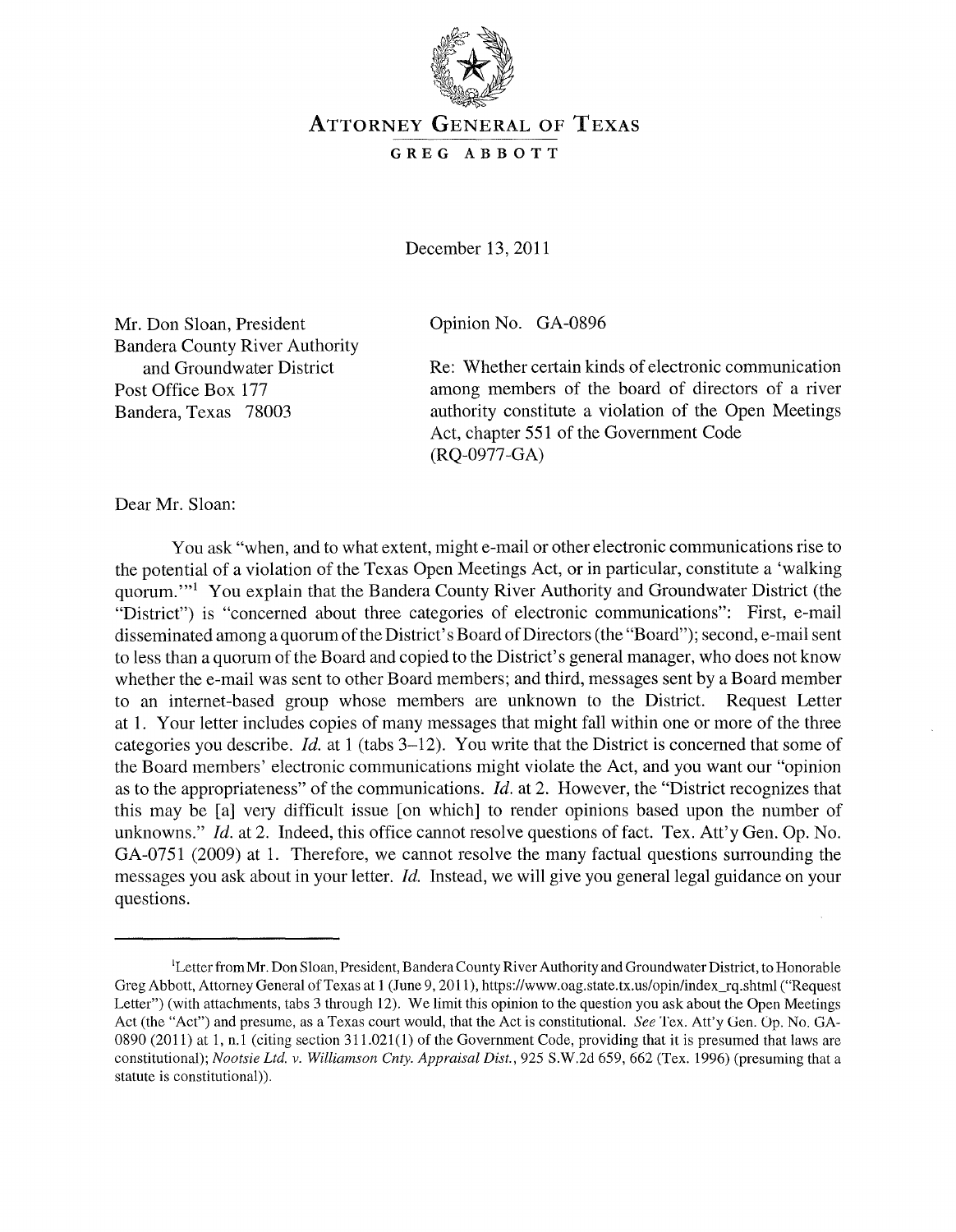We begin by reviewing the Act. "Every regular, special, or called meeting of a governmental body shall be open to the public, except as provided by this chapter." TEX. GOY'T CODE ANN. § 551.002 (West 2004). The Board is a "governmental body." *See id.* § 551.001(3)(H)(West. Supp. 2011) (providing that the governing board of a special district created by law is a governmental body). *See also* ActofMay31, 1971, 62dLeg., R.S., ch. 629, § 1,1971 Tex. Gen.Laws2045,2045 (creating the District). Therefore, the Act apples to the Board. The Act defines a "meeting" as

> a deliberation between a quorum of a governmental body, or between a quorum of a governmental body and another person, during which public business or public policy over which the governmental body has supervision or control is discussed or considered or during which the governmental body takes formal action; ...

TEX. GOy'T CODE ANN. § 551.001(4)(A) (West. Supp. 2011). A "deliberation" is a "verbal exchange during a meeting between a quorum of a governmental body, or between a quorum of a governmental body and another person, concerning an issue within the jurisdiction of the governmental body or any public business." *Id.* § 551.001(2). The Act does not define a "walking quorum." *See generally id.* § 551.001. However, a Texas appellate court has defined the term to mean "serial meetings of less than a quorum." *Willmann* v. *City of San Antonio,* 123 S.W.3d 469, 478 (Tex. App.-San Antonio 2003, pet. denied). *See also Esperanza Peace* & *Justice Ctr.* v. *City of San Antonio,* 316 F. Supp. 2d 433,474 (W.D. Tex. 2001) (describing the term as "an overlapping series of meetings or telephone conferences [when] a quorum of members was not in the same room at the same time").

Although the Act applies to a "verbal exchange" involving a quorum of the governmental body, the Act does not provide that the words exchanged must be spoken in person. TEX. GOY'T CODE ANN. § 551.001(4) (West. Supp. 2011). *See also* Tex. Att'y Gen. Op. No. JC-0307 (2000) at 5-6 (explaining that the word "verbally" usually describes the expression of something in words generally rather than the expression of something in spoken words only). Indeed, members of a governmental body need not be in each other's physical presence to constitute a quorum. Tex. Att'y Gen. Op. Nos. GA-0326 (2005) at 3, JC-0307 (2000) at 4, DM-95 (1992) at 5. *See also Esperanza Peace* & *Justice Ctr.,* 316 F. Supp. 2d at 473 (indicating that the court of appeals in *Hitt* v. *Mabry,*  687 S.W.2d 791, 796 (Tex. App.—San Antonio, no writ), found that members of a governmental body need not be in each other's physical presence to constitute a quorum), *Willmann,* 123 S.W.3d at 476-77 (same). *See also* TEX. GOy'T CODE ANN. §§ 551.125, .127 (West 2004) (providing that a governmental body is not prohibited from holding a "meeting" by telephone and video, respectively, and that such a meeting must comply with the "notice requirements applicable to other meetings"). Therefore, based on the plain language of the Act, Texas court opinions, and prior opinions of this office, we conclude that electronic communications could, depending on the facts of a particular case, constitute a deliberation and a meeting that must comply with the Act. *See* Tex. Att'y Gen. Op. No. JC-0307 (2000) at 5-6 (declining to opine that the word "deliberation" in section 551.001(2) refers only to spoken words because, if it did, members of a governmental body could avoid the Act's requirements by using e-mail).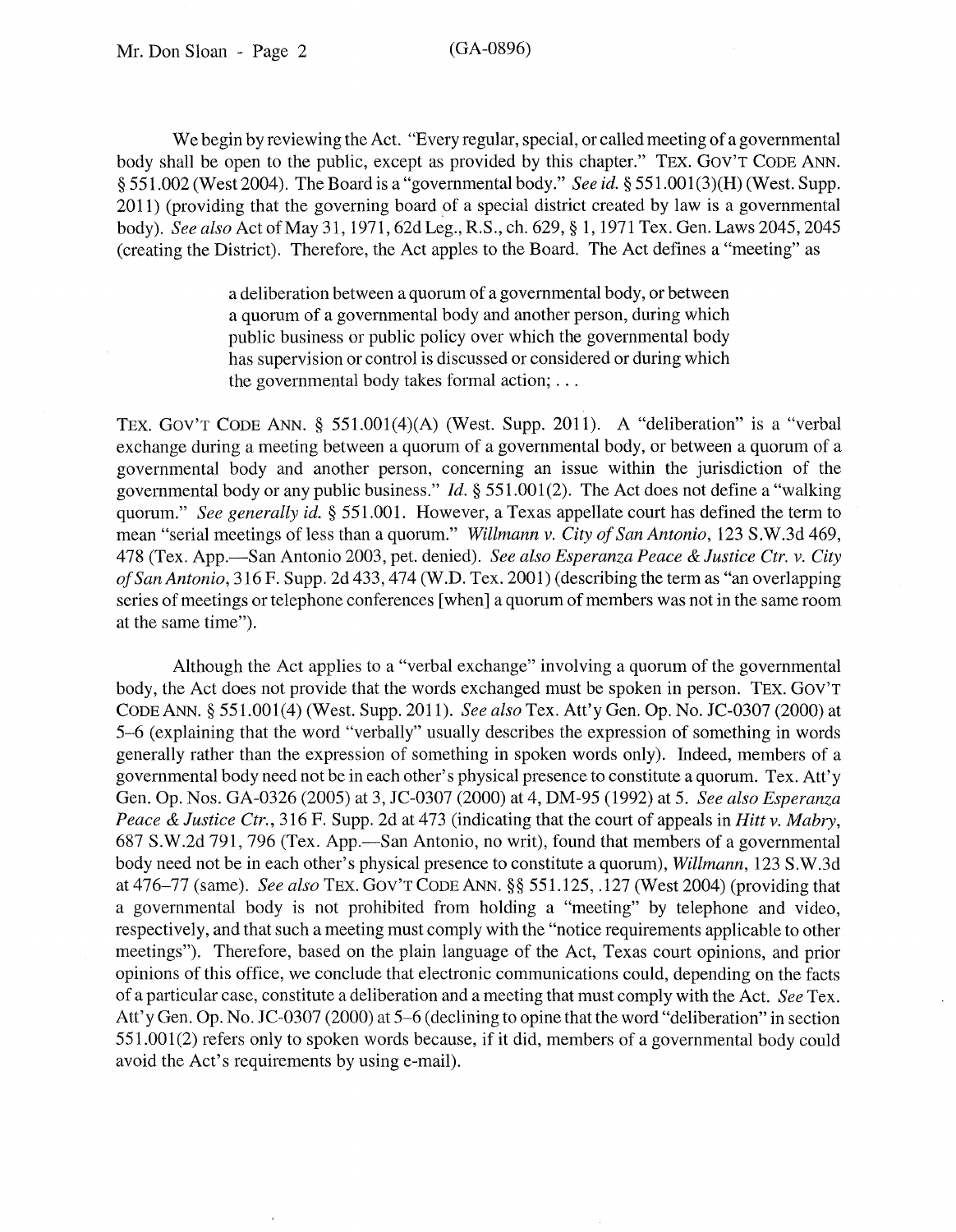We have not determined whether the electronic communications you include in your request constitute a deliberation for purposes of the Act. Attempting to make that determination would require the consideration of fact questions, which we cannot do in the opinion process. Tex. Att'y Gen. Op. No. GA-0751 (2009) at 1. Nor have we determined whether the members who disseminated the electronic communications violated the Act. Attempting to make that disseminated the electronic communications violated the Act. determination would require an inquiry into their respective states of mind. *See* TEX. GOV'T CODE ANN. § 551.143(a) (West 2004) (prohibiting members of a governmental body from "knowingly" conspiring to circumvent the Act by meeting in numbers less than a quorum for the purpose of secret deliberations in violation of the Act); id. § 551.144(a) (prohibiting a member of a governmental body from "knowingly" calling or participating in a closed meeting that is not permitted under the Act). Instead, we conclude that the fact that communications are electronic does not render them free from the Act's requirements.